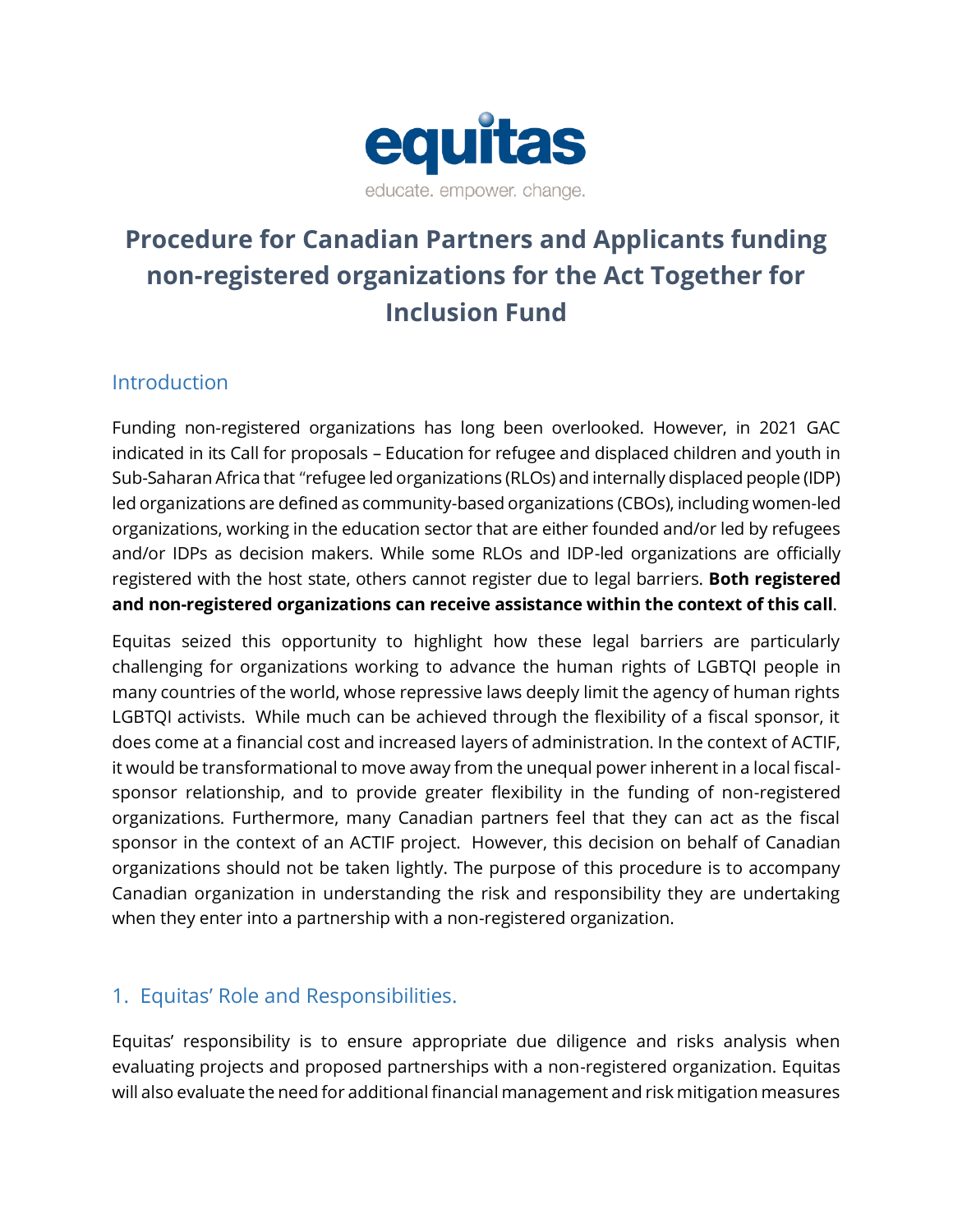when a partnership with a non-registered organization is proposed. These due diligence and risk mitigation strategies will include:

- Limit the option of funding non-registered organizations to Canadian partners that have demonstrated experience in providing financial resources to local organizations in developing countries and the adequate financial management of these projects. If the partner is new to working in ODA eligible countries, there is the need to first begin building a track record of capacity to management partnership, projects, and funding, prior to working with non-registered organizations.
- Clearly explain to the Canadian organization the risks and added responsibilities they undertake when entering into a partnership with a non-registered southern partner.
- Undertake adequate due diligence and screening measures, particularly around financial capacity. Should capacity issues be identified, measures such as more frequent reporting, smaller transfers or capacity strengthening activities will be required (see table below).
- Assess the Canadian organization to determine whether it has the financial capacity to reimburse funds, as per their operating budget or reserves, and to determine the level of risk for Equitas. Equitas will also undertake a financial assessment of the Canadian organization, including their financial management and monitoring procedures and the maintenance of adequate insurance coverage.
- Assess the Southern non-registered organization and Canadian organization through the organizational profile form, due diligence process and reference check.
- Review the Canadian organization's financial assessment of the non-registered organization and risk mitigation and project management measures relating to funding non-registered organizations.
- Add clauses in the MOU that reflect the added risk of funding non-registered organizations or ask for a copy of the MOU signed between the Canadian and nonregistered organization.

Equitas will aim to develop a trust base relationship with Canadian organizations to ensure open communications and working together should incidents arise. Equitas will also provide a copy of Equitas' Procedure on Fraud to ensure a common understanding of the protocols to follow. Equitas will ensure that there is proper oversight by the Canadian partner over the non-registered partner organization's financial management of the project.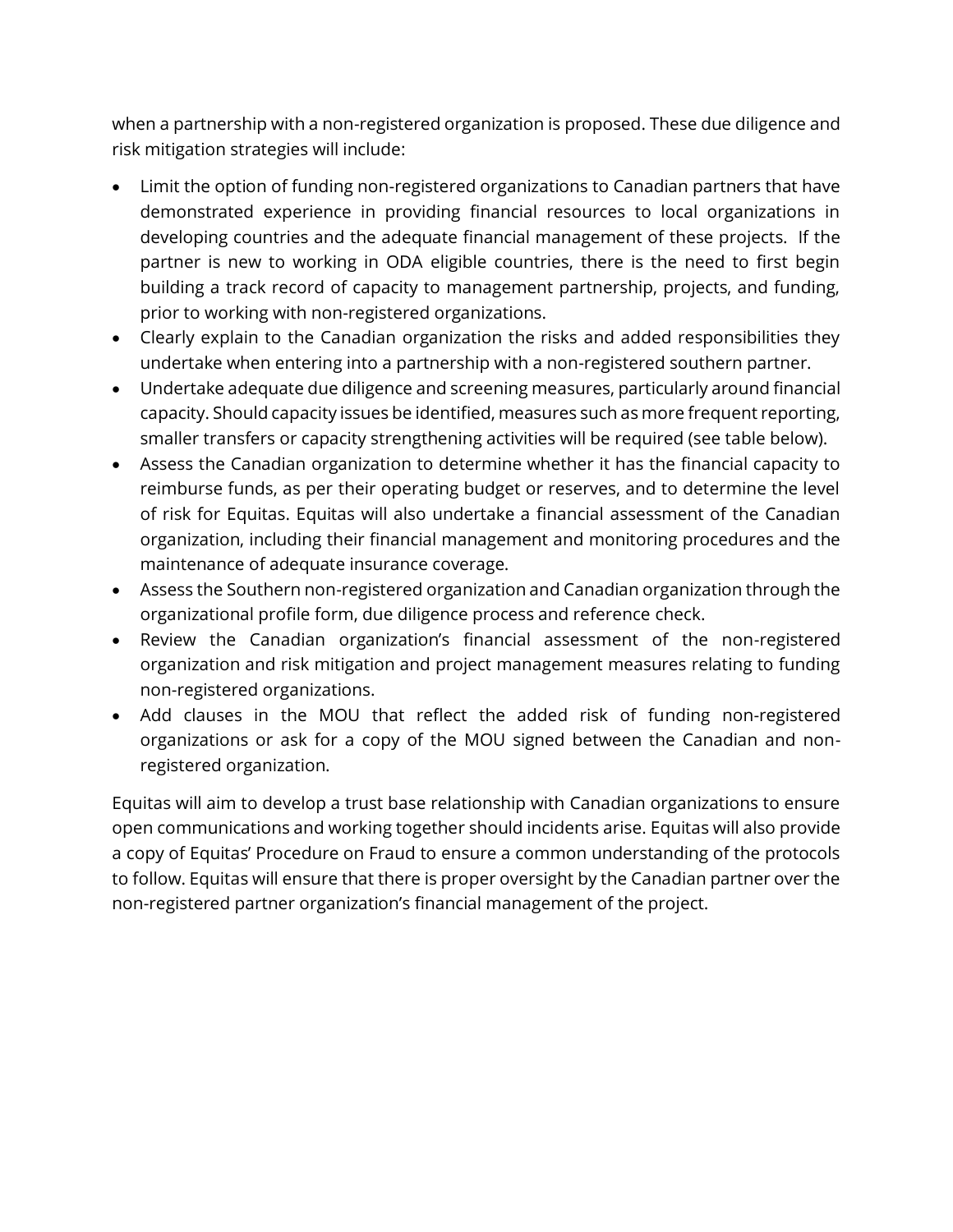| <b>LOWER RISK</b>    | <b>General Mitigation Measures</b>                                                                                                                                                                                                          |  |  |
|----------------------|---------------------------------------------------------------------------------------------------------------------------------------------------------------------------------------------------------------------------------------------|--|--|
| (For example,        | Initial Financial Capacity Strengthening Activity (FCSA) visit of                                                                                                                                                                           |  |  |
| Canadian             | Canadian partner                                                                                                                                                                                                                            |  |  |
| Charities with       | Financial monitoring and support for reporting and budgeting.<br>$\bullet$                                                                                                                                                                  |  |  |
| Experience           | Programmatic monitoring with Canadian partner (at least twice/year).<br>$\bullet$                                                                                                                                                           |  |  |
| working with         | Copy of MOU signed between Canadian and Southern Organization.<br>٠                                                                                                                                                                         |  |  |
| registered and       | Quarterly reports with lists of transactions.<br>$\bullet$                                                                                                                                                                                  |  |  |
| non-registered       | Canadian organization will submit to Equitas supporting documents<br>$\bullet$                                                                                                                                                              |  |  |
| organizations        | of the non-registered partner's financial reports and bank records.                                                                                                                                                                         |  |  |
| internationally)     | Canadian CSOs keep electronic copies of all supporting documents<br>$\bullet$                                                                                                                                                               |  |  |
|                      | for costs incurred by ACTIF funded project from non-registered                                                                                                                                                                              |  |  |
|                      | organization. (until 31 May 2030: three years after the end of Equitas'                                                                                                                                                                     |  |  |
|                      | contribution agreement with GAC).                                                                                                                                                                                                           |  |  |
|                      | Separate bank account for southern-non registered partners.<br>$\bullet$                                                                                                                                                                    |  |  |
|                      | Holdback 2%.                                                                                                                                                                                                                                |  |  |
|                      | <b>Specific to lower risk</b>                                                                                                                                                                                                               |  |  |
|                      | Canadian Organizations can provide higher amounts to non-<br>$\bullet$                                                                                                                                                                      |  |  |
|                      | registered organizations (up to \$50,000 annually).                                                                                                                                                                                         |  |  |
|                      | Multiple non-registered organizations can be included in the project.<br>$\bullet$                                                                                                                                                          |  |  |
| <b>MEDIUM RISK</b>   | <b>General Mitigation Measures</b>                                                                                                                                                                                                          |  |  |
| (For example -       | same as above.                                                                                                                                                                                                                              |  |  |
| Canadian             | <b>Specific to medium risk</b>                                                                                                                                                                                                              |  |  |
| Charities with no    | Smaller and more frequent disbursement and more frequent<br>reporting than lower risk (quarterly).<br>Canadian Organizations can provide limited annual amounts to non-<br>$\bullet$<br>registered organizations (up to \$30,000 annually). |  |  |
| previous             |                                                                                                                                                                                                                                             |  |  |
| experience           |                                                                                                                                                                                                                                             |  |  |
| working with         | Multiple non-registered organizations can be included in the project.<br>$\bullet$                                                                                                                                                          |  |  |
| non-registered       | Higher holdback percentage.<br>$\bullet$                                                                                                                                                                                                    |  |  |
| organizations)       |                                                                                                                                                                                                                                             |  |  |
| <b>HIGHER RISK</b>   | <b>General Mitigation Measures</b>                                                                                                                                                                                                          |  |  |
| (Canadian Non-       | General mitigation measures as above.                                                                                                                                                                                                       |  |  |
| Profit               | <b>Specific to higher risk</b>                                                                                                                                                                                                              |  |  |
| <b>Organizations</b> | For Canadian non-profit organizations, they would be asked to show                                                                                                                                                                          |  |  |
| working with         | they have sufficient unrestricted funds to cover the potential loss of                                                                                                                                                                      |  |  |
| non-registered       | funds transferred.                                                                                                                                                                                                                          |  |  |
| organizations for    | Monthly reports, with detailed list of transactions, review of general<br>$\bullet$                                                                                                                                                         |  |  |
| the first time)      | ledger (if they have it), bank records and supporting documents.                                                                                                                                                                            |  |  |
|                      | Smaller and more frequent disbursements.<br>$\bullet$                                                                                                                                                                                       |  |  |
|                      | Smaller grants (maximum \$10,000 per year).<br>$\bullet$                                                                                                                                                                                    |  |  |
|                      | Only one or two non-registered organizations can be financed.<br>$\bullet$                                                                                                                                                                  |  |  |
|                      | Highest Hold-back percentage.<br>$\bullet$                                                                                                                                                                                                  |  |  |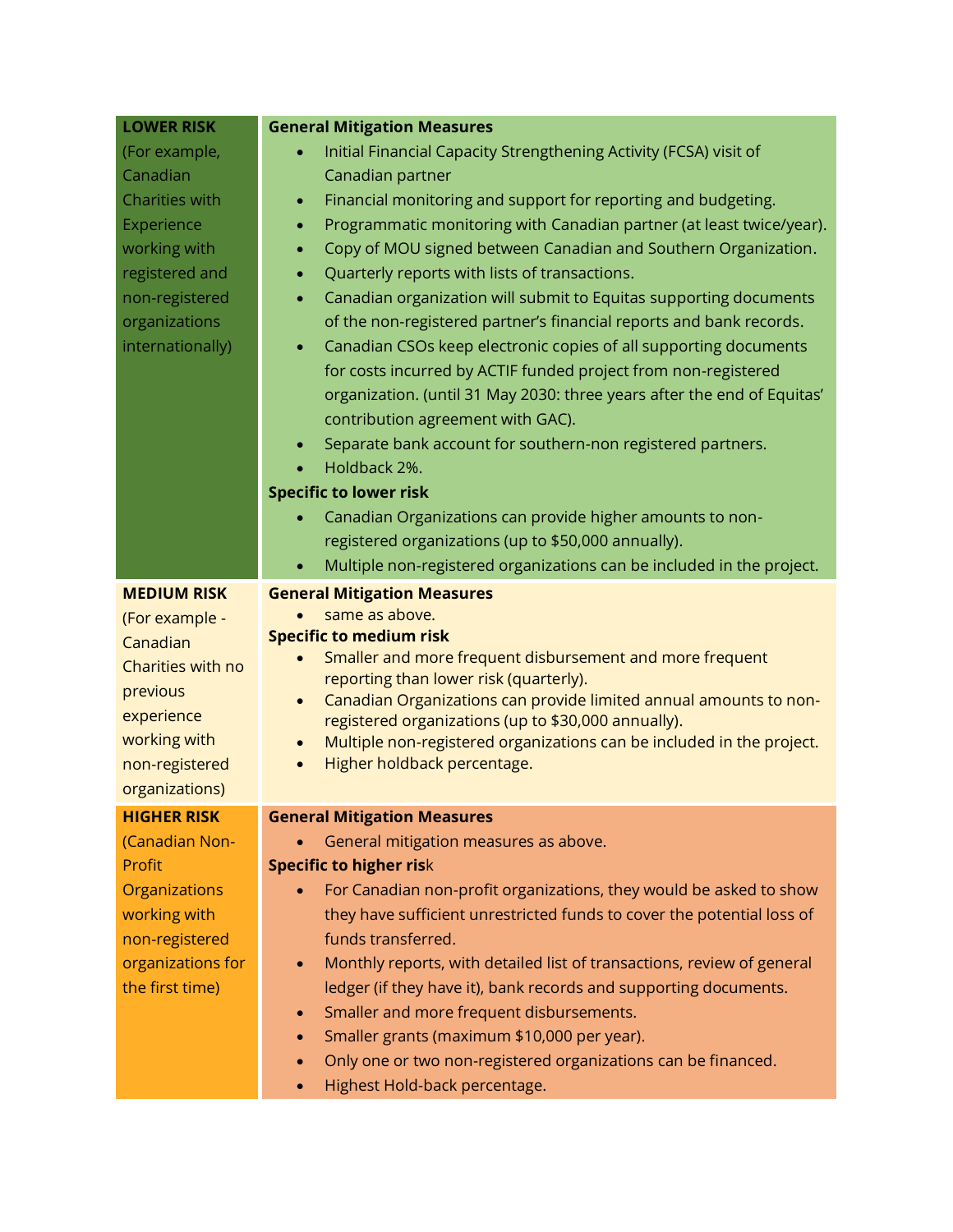| <b>Unacceptable</b> | Canada organization that have never worked with international     |
|---------------------|-------------------------------------------------------------------|
| <b>risk</b>         | partners and projects or when Equitas determines that risk is too |
|                     | high.                                                             |

### 2. Canadian Organization Role and Responsibilities

I. The Canadian organization understands and acknowledges that they are responsible for ACTIF project funds. It is their responsibility to reimburse any funds for their ACTIF funded project to Equitas, that are lost or not used for eligible expenses as per article 20 of the general terms and conditions of agreements with Global Affairs Canada (See financial procedures for more information). When working with non-registered organization the risk that funds will be lost or used on unallowable expenses is higher.

#### *20. Overpayment, Repayment and Recovery of the Contribution*

*The Canadian partner shall repay the Receiver General of Canada and the Department, any amount of the Contribution that exceeds the amount to which the Organization is entitled or any payment made for expenses not eligible under the Agreement, any amounts identified in paragraph 16.2 c) and any balance not disbursed or recognized. The Organization shall repay the Department, within the time specified in the notice requesting such repayments, the amount of the Contribution disbursed or the amount of the overpayment or any disallowed costs, as the case may be. Interest shall be charged on any overdue amount in accordance with Treasury Board of Canada's [Interest and Administrative Charges Regulations.](http://laws.justice.gc.ca/eng/regulations/SOR-96-188/index.html) Any such amount is a debt due to Her Majesty and is recoverable as such.*

The Canadian organization is responsible for undertaking adequate due diligence and vetting processes, and in particular financial capacity assessments prior to proposing this partnership for ACTIF funding. They will be asked to describe their due diligence and risk assessment procedure.

II. The Canadian organization will declare what risk mitigations and financial controls have been put in place to address the risks to partnering with a non-registered organization (See form below). A more complete assessment will be made by Equitas during the FCSA visit. Before approval from Equitas, Canadian organizations will be asked to share their assessment of the financial capacity of their non-registered partners.

The Canadian organization will also outline a financial capacity strengthening plan in response to their assessment.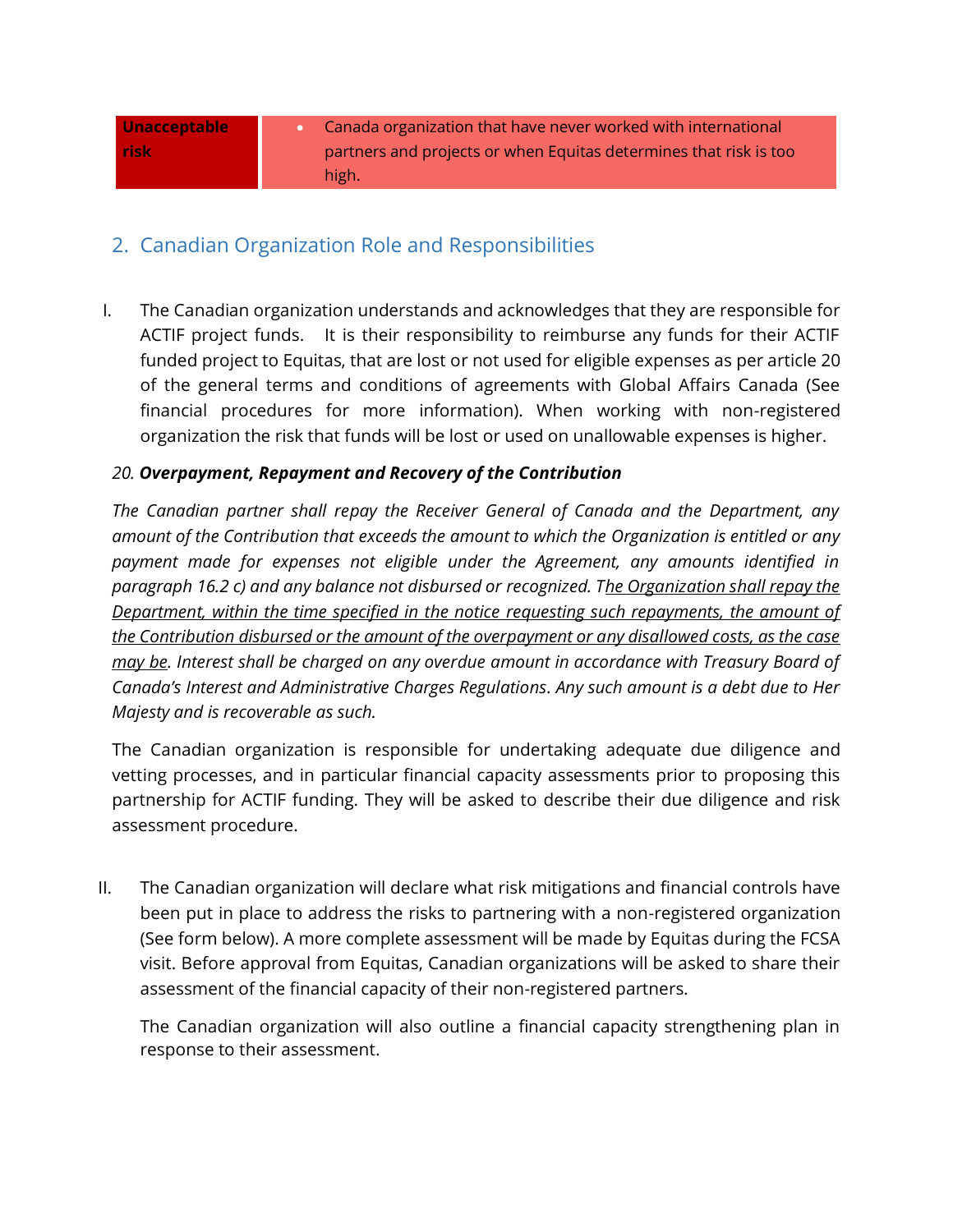- III. Canadian organization will provide a copy of the MOU with the non-registered organization, if they are not signatories to the agreement with Equitas. According to CRA, the Canadian charitable organization will "direct and control" the activities of the nonregistered partner; if the Canadian partner is not a charity Equitas will assume the direction and control role. These controls include written agreements to define partnerships, ongoing monitoring of activities and funds, and adequate financial reporting.
- IV. Financial reporting will be based upon the risk assessment of the Canadian organization as per the Financial Procedures annexed to the MOU. Additionally, the risk assessment of the non-registered organization shall determine reporting and disbursement requirements. At minimum, this will include:
	- Canadian organization keep electronic copies of all supporting documents for costs incurred by ACTIF funded project from non-registered organization. (until 2030, or three years after Equitas' contribution agreement with GAC).
	- Canadian organization will submit to Equitas supporting documents of the nonregistered partner's financial reports and bank records.
	- Separate bank account for the project.
	- Smaller and more frequent disbursements.
	- Clearly defined monitoring processes which establish frequency of monitoring activities for financials, activities, and progress against results.
- V. Equitas and the Canadian partner will develop a trust base relationship to ensure open communications and working together should incidents arise. The Canadian organization will also review Equitas' Procedure on Fraud and Corruption to understand the protocol should incidents arise. The Canadian organization and its Southern partners, as per the articles of the MOU, will provide access and make documentation available to Equitas as required.
- VI. Organizations working to advocate for LGBTQI rights often cannot register as advocating for these rights; this may be illegal or the fear of violence and discrimination forces them to operate clandestinely. This is particularly true in countries where there is criminalization of same sex relations and other legal barriers to LGBTQI+ (Allies) rights. There are therefore increased physical risk to the members of the non-registered organization that need to be considered by Canadian partners to ensure the safety of their partners and respond to threats should they occur.